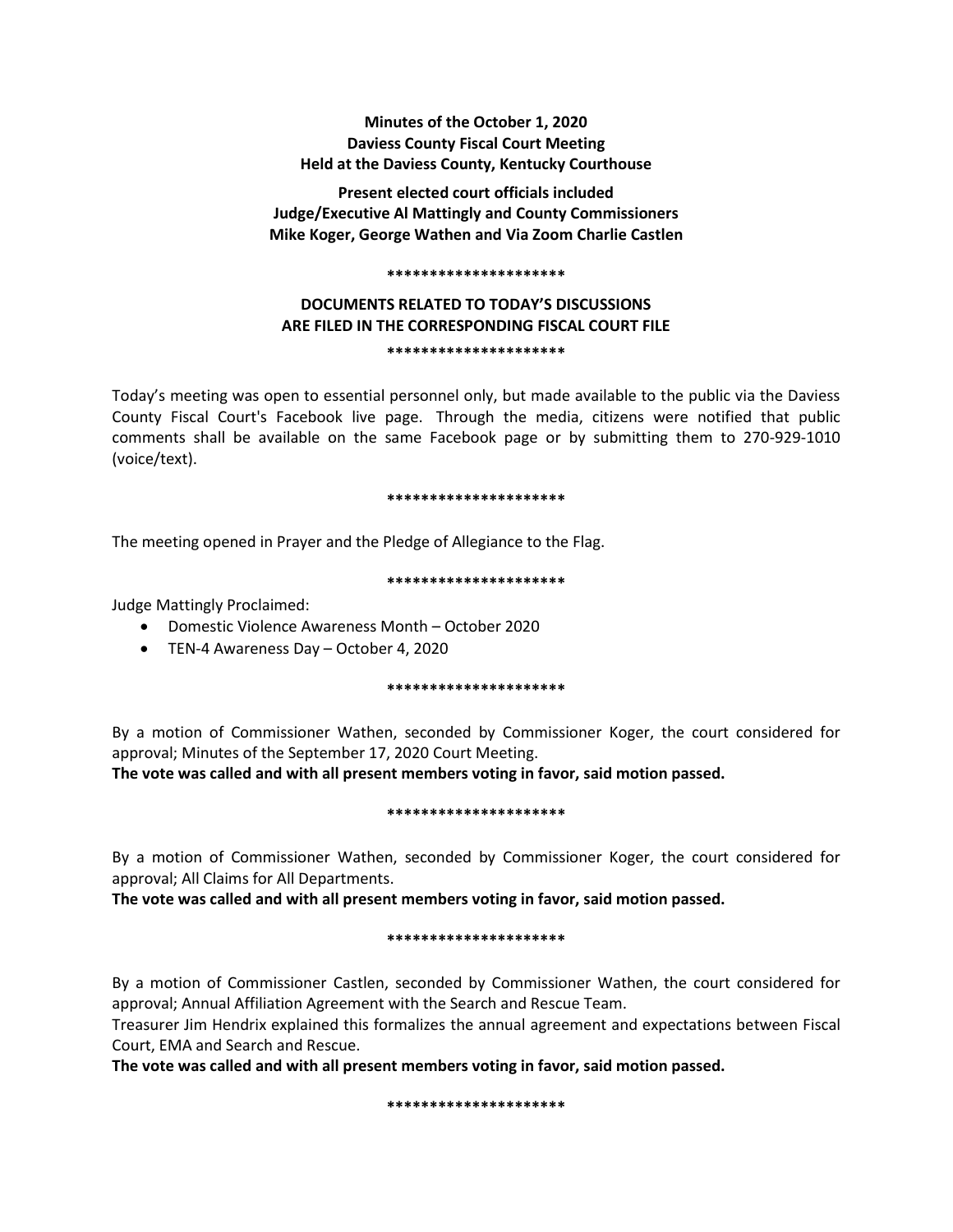By a motion of Commissioner Wathen, seconded by Commissioner Koger, the court considered for approval; **Resolution 24-2020** – Street Lighting for Park Haven.

Assistant Treasurer Jordan Johnson explained this resolution is the avenue per Kentucky statutes to allocate the meter cost for street lighting of subdivisions and unincorporated areas of Daviess County.

A subdivision becomes a street lighting district with a collective cost divided by parcels and placed on respective tax bills for collection and ultimate remittance to the utility.

**The vote was called and with all present members voting in favor, said motion passed.**

## **\*\*\*\*\*\*\*\*\*\*\*\*\*\*\*\*\*\*\*\*\***

By a motion of Commissioner Wathen, seconded by Commissioner Koger, the court considered for approval; Award the following:

**Bid No. 39-2020**: Yellow Creek Pedestrian Truss Bridge Repair:

Assistant County Treasurer Jordan Johnson: Court received four (4) bids for the repair and reconstruction of the concrete deck support of the existing Pedestrian Truss Bridge at Yellow Creek Park. Several years ago engineering consultants reviewed all 3 bridges at Yellow Creek Park and recommended all be replaced. This is the third and final bridge replacement. When reviewing the options, the Parks Board recommended to save the iron structure, which was built in late 19 century on State Highway 762 and donated to the Parks Department in 1985. Half of the engineering cost for this project took place in the prior fiscal year. Ragle, Inc., is the lowest and best evaluated bid, having no exceptions to the bid specifications. It is our recommendation to award Bid No. 39-2020 to Ragle, Inc., for the total bid price of \$338,500.00.

## **Bid No. 41-2020**: Compost Turner to Scarab International, *subject to a 75/25 composting grant*.

Mr. Johnson: Daviess County Fiscal Court received three (3) bids for the provision of one (1) new compost turner for the West Daviess County Landfill. Scarab International is the best evaluated bid, to the bid specifications. It is our recommendation to award Bid No. 41-2020 to Scarab International for the 2020 Scarab 14X7BD250HPRTBA unit for \$381,800.00.

You may notice we are not recommending the lowest bid. The Landfill management has highlighted three major exceptions in the low bids proposal. Firstly, they offer a warranty package significantly less than specified. Secondly, they utilize a track driven system as opposed to specified rubber tires and lastly, they utilize a hydraulic driven drum vs. specified belt driven drum.

# **Bid No. 42-2020: Operations Center Renovation**

Mr. Johnson: Court received four (4 bids); Includes all renovations needed to accommodate a regional Real I.D. Center and includes extension of the parking lot and relocation of road and engineering staff. Recommend the lowest and best evaluated bid with no exceptions to Hartz Contracting for \$276,900.00 **The vote was called and with all present members voting in favor, said motion passed.**

## **\*\*\*\*\*\*\*\*\*\*\*\*\*\*\*\*\*\*\*\*\***

By a motion of Commissioner Castlen, seconded by Commissioner Wathen, the court considered for approval; **Second Reading of 13-2020; KOC A.98.01 (2020)** – Budget Amendment #1.

Mr. Hendrix stated this is primarily to include revenues we would receive that had not been budgeted. Mental Health Court Grant for \$77,000 which is a continuation of a grant the County Attorney received